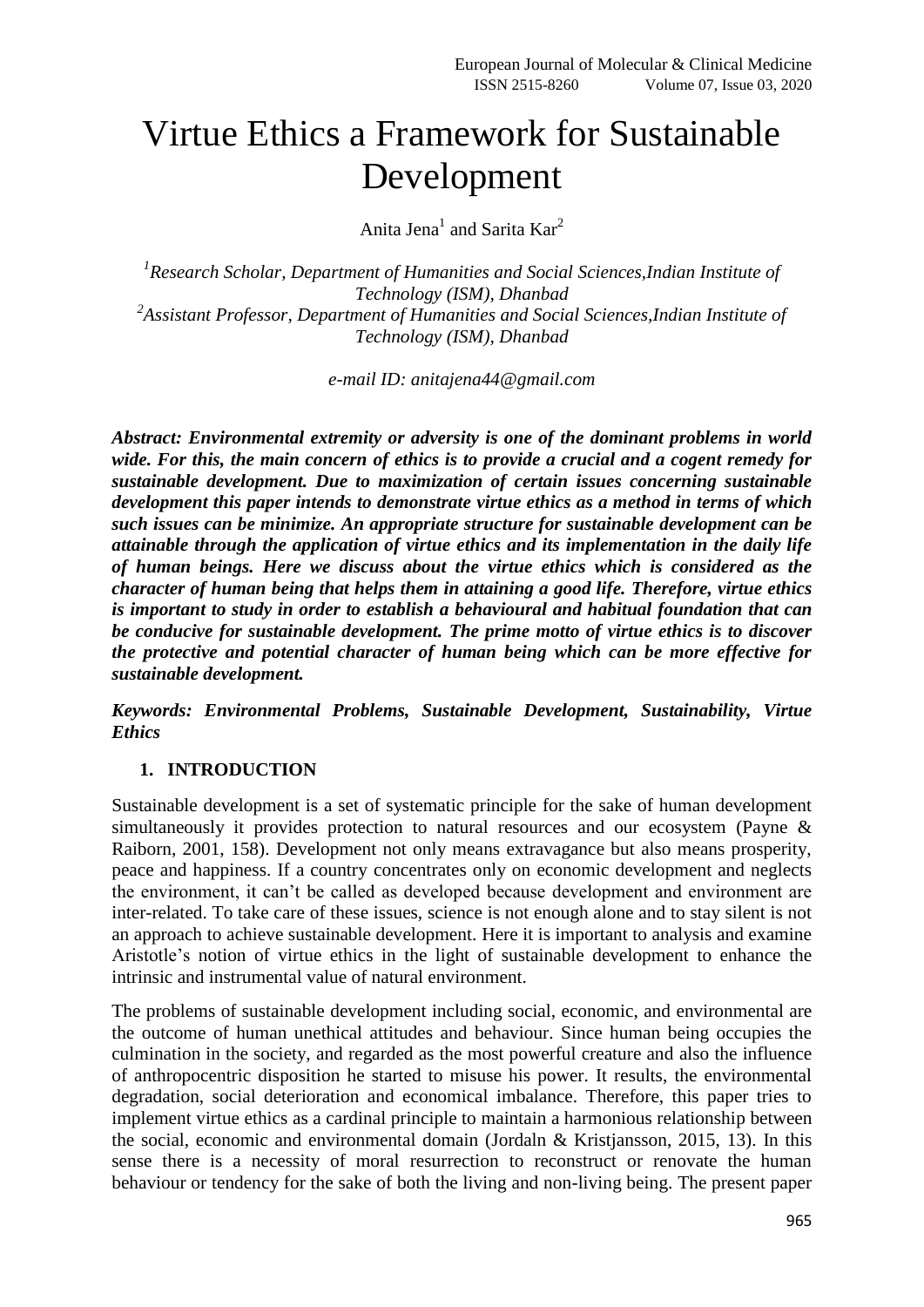would investigate the issue of sustainable development with special reference to the Virtue Ethics. Virtue ethics highlights the moral importance of habit such as generosity, courage, humility, friendship, love, honesty and other ideals (Axtell & Olson, 2012, 183). These virtues lead us to the ultimate happiness. According to Aristotle the ultimate and heights good is eudaimonia, "a term that is often translated as "happiness" but which is better rendered as "well-being" or "flourishing" (Treanor, 2014, 26). The renowned philosophers like, Socrates, Plato, and Aristotle who discussed virtue theory explicitly from classical to contemporary. However, this paper addresses the views of Aristotle"s virtue theory, which directly leads to a pro-environmental behaviour and the moral duty of humans is to use natural environment rationally more intelligently and also protect and preserve the natural environment, which ensure the sustainable development.

## **2. SUSTAINABLE DEVELOPMENT THROUGH RESURGENCE OF NATURE**

There are number of reasons like climate change, global warming, acid rain, green house gas effects, pollution including noise, soil, and air for which we need a resurgence of nature. These above calamities occur mainly due to deforestation although it brings some constructive activities for social development. But it has many destructive activities for this world suffers from certain misfortunes and predicaments like environmental degradation soil eruption, ecological imbalance and so on. In this purpose we should rejuvenated or regenerated nature for sustainable development. Human being mis uses the natural resources for the sake of economic benefits which exploiting the environment. The notion of "development", the word "sustainability" as a wider sense of meaning that we use in our day to day life diversely. The fundamental meaning of "sustainability" is to sustain our natural environment for our future generation and also for ecological balance. However, the concept of "sustainability" has a miscellaneous meaning for which it is very difficult to allocate its definition with reference to a particular sphere. For example, the term "sustainability" denoted two sense of meaning, firstly by the traditional neo-classical economists it is refers to a momentary period of time to manage the economic related issues, secondly, on the other hand, by the new classical economics it means a method to overcome and manage conflicts and confusions related to ecological and environmental discourses which take long period of time. The concept of sustainable development is based upon "socio economic development in line with ecological constraints, the concept of needs (redistribution of resources to ensure the quality of life for all) and the concept of future generations (the possibility of long-term usage of resources to ensure the necessary quality of life for future generations)" (Klarin, 2018, 68). Use and utilization of natural resources for sustenance in the basic condition for life and cannot be grudged in human beings or in any other living being. By virtue of their supreme intelligence, and rationality individuals attempt to make his life comfortable and satiable on this earth. In this ongoing process, less deliberately they affected non-human nature. The effects have summed up to what we call 'environmental crisis'. In other words, the environmental crisis was nothing but a by-product of the whims of our consumptive and protective activities; aided by what is often called our supreme rational intelligence. Unfortunately, our supreme intelligence could not warn us of the forthcoming crisis. For eons, nature"s danger calls and alert signals have gone unnoticed. The answer most simply put is our increasing distance from nature. Hunting, division of labour, change from subsistence to commercial farming, industrial revolution, technological advancements; in short, every step human being have taken towards development has also dissociated them from nature. More comfortable our lives became; more dependent we became on man-made machines. We started regarding ourselves as separate from and superior to nature. From being a part of nature, we glorified our position and quite unwittingly became the exploiters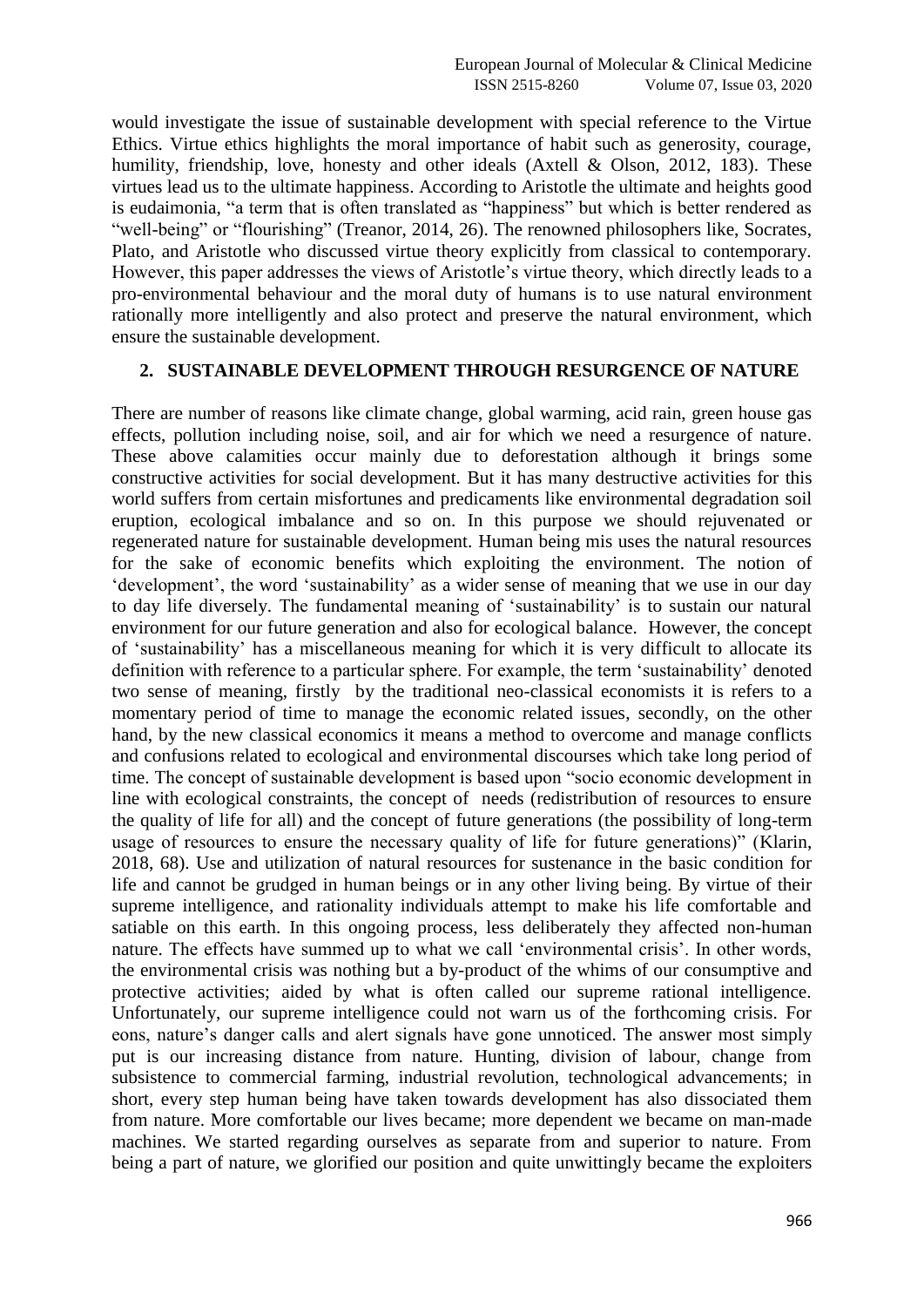of nature. Almost all the revolutions, be it green revolution or the industrial revolution or golden fibre revolution, black revolution and so on but not changed we thought. So, we need a psychological revolution in terms of which we can change the way we perceive and conceive our relationship with nature. And this psychological revolution may come through Aristotelian virtue ethics.

## **3. HUMAN- NATURE RELATIONSHIP**

Human nature relationship is not new to mankind, t is as primitive hills. In the vary ancient time this relationship was very much nature-oriented means nature considered as more superior than human being. It's some burning instances are still observed like tree -god, ocean- god, forest -god etc. At that time man worshiped nature and this is roughly considered as teleological or organic relation of man with nature. The introduction of "Cartesian philosophy and its explanations regarding the natural environment and human-nature relationship, the mother metaphor has left its place to slave metaphor" (Yayli, 2015,178. In modern time man started to exploit nature with the influence of science and technology. These anthropocentric tendencies considered as mechanical relation of man with nature. Here man is regarded as more superior than nature. Due to this mechanical relationship between man and nature, environment lost his potentiality and actuality and for this reason man tries to bring a parallel relationship between man and nature in the name of sustainable development. The respect and surrender to nature were solely out of fear and an inability to bring about any transformations in nature. This attitude, however, did not last long. Soon enough humans set about any transformations in nature. This attitude, however, did not last long. Soon enough humans set about conquering their fears: studying nature, developing tools to transform the face of the Earth, and technologies to utilize its resources. From a helpless being they now felt self-reliant and ready to take charge. They now saw themselves as masters of nature, which was to be utilized and exploited as they desired. This attitude too was bound to change as the realization dawned that nature was not an infinite reservoir and by damaging it, we are beckoning our ruin. Unfortunately, the realization dawned only after humans have created enough havoc in nature to bring their own survival at stake. Although a chance has begun, it has not yet been attained to the extent required to save ourselves and our planet. From history, it is possible to chalk out the steps that have been traversed together by human beings and nature, which eventually brought about human rule over nature leading to destruction of nature.

# **4. PHILOSOPHY OF SUSTAINABLE DEVELOPMENT: AN OVERVIEW**

Development is an intangible concept; it has a short history which emerged late nineteenth century. The connotation of "development" means advancement of financial condition in the community, upgrade of individuals living status, enhancement of social life style. "sustainable development" has denoted an effort to meld concerns for environmental protection, economic well-being, and social justice" (Futrell, 2004, 9). Development is the goal of every individual, society, nation, and this empirical world. Development is a broad and much wider academic concept which has various aspects like socio-economical, sociopolitical, socio-cultural etc. and its denotation implies different approach.

Though there are various definitions which characterise sustainable development it does not have any particular sense of meaning. We can not find the common and general definition which it refers. So, the term various chaotic and confusing. Sustainable development is based understood as an environmental, social and economical protection policy which also focus on ecological harmony and anti-anthropocentric view. The world commission on environment and development define sustainable development as "development that meets the needs of the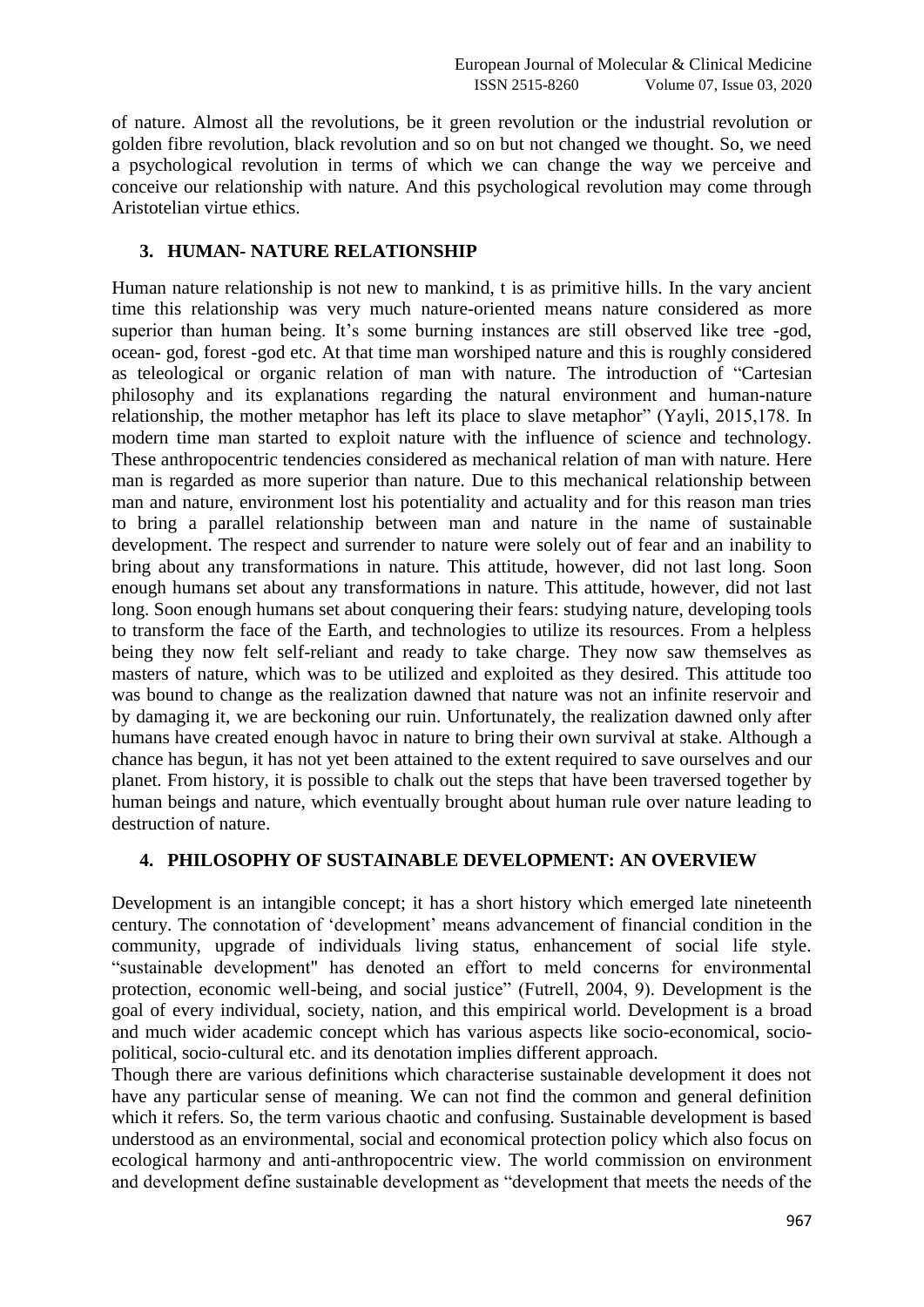present without compromising the need of future generation to meet their own needs" (Joseph, 2009, 212). The term development is universally described as commercial and technological growth. Consequently, a new and a convenient world view was announced, where all the people of the earth were to move along the same track and aspire to only one goal development. And, the roar to "development" was clearly defined by the statement: "Greater production is the key to prosperity and peace" (Sachs, 1992, 275). Economic growth and economic development were inter related words in and before 1960s. However, economists like Schumpeter, Hincks, Maddison, Kindleberger, enunciated a distinction between economic development and economic growth. They implied "growth" to developed countries as these countries have already solved problems related to the basic social needs like food, clothing and shelter; and "development" to developing and underdeveloped countries which are striving for food, shelter, clothes, basic education etc. despite that, it is not the case that a country with high precipitate income is developed. In the present scenario, the concern of the developed nations is to maintain a higher economic level and a better standard of living. There is an upliftment in socio-economic status, that is economic development raised in a better way after the two world wars. Very after the governments of various countries achieved a full phase involvement into the path of economic growth, so that countries could be able to fulfil the basal objectives for sustenance of life. Economic growth is a process of qualitative, quantitative and structural changes, with a positive impact on economy and on the people"s standard of life, whose tendency follows a continuously ascendant trajectory. There is a partial and irregular in the economic distribution which led to a state of nepotism for which rich is becoming richer and poor is becoming poorer. The notable two downsides of the present economic system are: discrepancy in income distribution and destructive exploitation of plant's resources.

## **5. ROLE OF VIRTUE ETHICS WITH REGARDS TO SUSTAINABLE DEVELOPMENT**

Judgments of character such as kindness, generosity and honesty are initial for virtue ethics which is a normative ethical theory. These are the established characters and essential conditions for human flourishing and wellbeing (Peterson & Seligman, 2004). In contrast, the judgment of action is an initial for the adversary ethical theories of Consequentialism and Deontology. Virtue ethics spotlight the character of the human being however the rival ethical theories notify us what to do. A virtuous person should take care of nature for their own sake but not as causative to human flourishing. An ethics always should be a valuebased ethics. Always doing the right for the personal benefits is more virtuous. Ethics is not that human love and enjoy and what gives us happiness, it is about what is right and what ought to do, whether it is like or not. Furthermore, these should may not generally lay on any semblance of the other human or on what elevate character. Virtue ethics is keener on character improvement, and keeping in mind that we can ascribe characteristic incentive to the "respectability, security and magnificence" of the biotic community, it remains a human action that will be assessed from a human-in-nature point of view. We are esteeming human greatness as well as the place from which it emerges. It isn't as though we find characteristic incentive in the realm of nature and human esteem is an extra to it. Human value is recorded inside the genesis of nature; you can't appropriately value one without the other. Living admirably and the exercises that advance the great life result from natural affectability. Collaboration exemplified by high minded activities saves a place for human support and eventually a place-based personality befitting human improvement.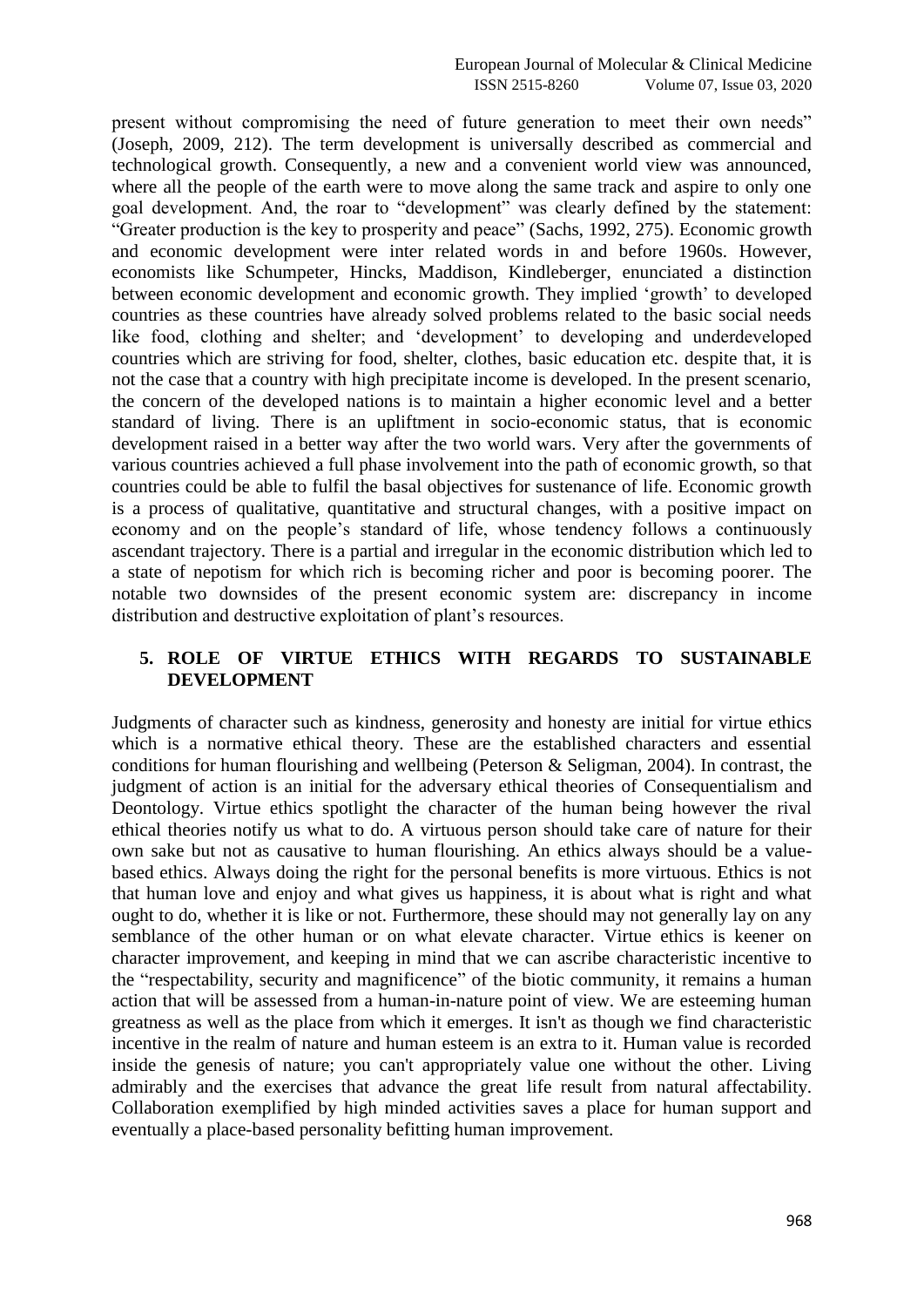Environmental virtue ethics always starts from human interest. Environmental virtue ethics stipulate the norms of character we have the relation with the natural environment which is an approach to normative environmental ethics. Human beings and natural environment are both interdependent with each other. The study of the ethical affiliation between them is called as Environmental ethics. It develops a proper understanding of the human-nature relationship, determines the norms and generates supervision on environmental issues by using those norms. Here we are talking about environments virtue ethics which is the part of environmental ethics for which judgment of character are foundational. Environmental ethics deals with human ethical responsibility towards the nature, that is flora and fauna, which is good for our environment in today"s concern. Environment should be treated as greater love and caring in nature. In the context of environmental virtue and vice, people are different in nature on the basis of their consign, educational values and good deeds. In case of environmental issues, human being must be attentive about the ecology. Our primary duty is to protect and promote the eco-system, discuss more about it in the educational institutions as well as in public. For all the environmental issues, the effectiveness is to promote the ecological sustainability. Natural environment helps to develop physically, intellectually, morally and spiritually and also provides health and aesthetic benefits. These natural benefits are more available to some people who love the experience of nature and relate to it. Natural environment is a source of nurturing, renewal, knowledge and joy for those people.

## **6. CONCLUSION**

Virtue ethics motivates human beings to develop their character to be moral, kind and respectable towards the whole biotic community. In every situation the practice of character building should be implemented as a means of a particular attribute because in present time it is necessary to give attention on environmental problems and to save nature from disaster. Moreover, the environmental issues also demand proper and optimum use of the natural resources to balance the eco-system. That is why we have to use the resources of nature in such a way so that it can fulfil the needs of our present generation without comprising the needs of the future generation. Therefore, we need to create awareness about the serious environmental concerns among people and have to unite and work together across the world in order to save our environment. Aristotelian virtue ethics upholds such virtues which are related to human character, and moral virtues through which we can develop our character and save our biological community.

## **7. REFERENCE**

- [1] Axtell, G., & Olson, P. (2012). Recent Work in Applied Virtue Ethics. American Philosophical Quarterly, 49(3), 183-203.
- [2] Klarin, T., (2018). The Concept of Sustainable Development: From its Beginning to the Contemporary Issues. Zagreb International Review of Economics & Business, Vol. 21, No. 1, pp. 67-94.
- [3] Yayli, G., (2015). The Human-Nature Relationship in the Context of Theo-Centric Environmental Ethics. International Journal of Science Culture and Sport, issn 2248- 1148, 177-188.
- [4] Futrell, J. (2004). Defining Sustainable Development Law. Natural Resources & Environment, 19(2), 9-12.
- [5] Joseph, B., (2009). Environmental Studies. Second edition. Tata MG Hill Publishing Company Limited New Delhi.